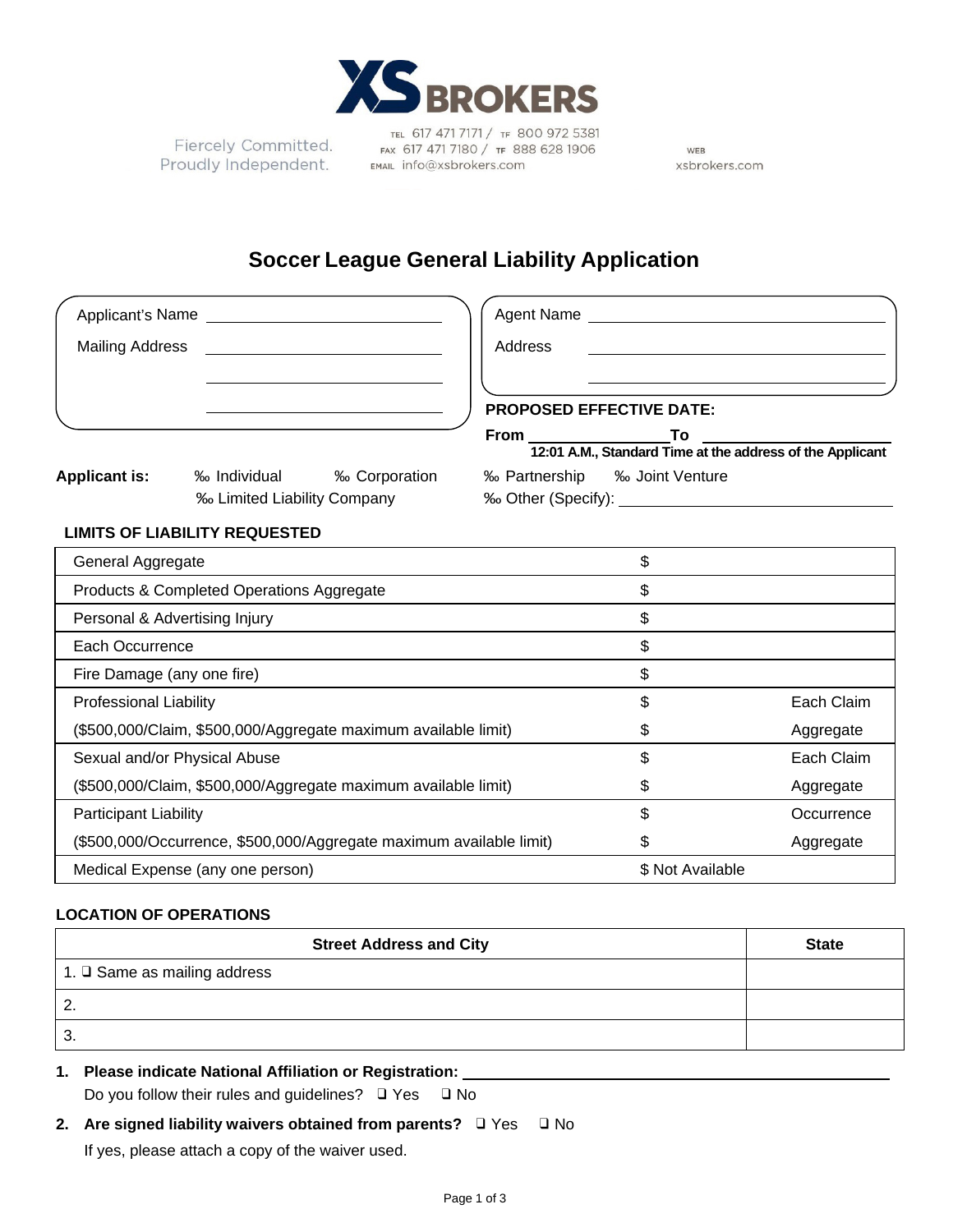- **3. What fund-raising events do you sponsor?** ❑ Bake sales ❑ Car washes ❑ Other (describe):
- **4. Are any games held in a foreign country or out of state?** ❑ Yes ❑ No If yes, where?
- **5. Participant Accident Insurance information:**

Company:

Plan medical expense maximum limit: \$

Policy term: Effective Expires Expires

#### **6. PLAYER INFORMATION**

|              | <b>SEASON #1</b><br>Begins $\frac{\ }{\ }$ / $\frac{\ }{\ }$<br>Ends $\frac{1}{2}$ /<br>Number of games |                           | <b>SEASON #2</b><br>Begins $\frac{\ }{\ }$ / $\frac{\ }{\ }$<br>Ends $\frac{\ }{\ }$<br>Number of games |                           |                             |                     |             |
|--------------|---------------------------------------------------------------------------------------------------------|---------------------------|---------------------------------------------------------------------------------------------------------|---------------------------|-----------------------------|---------------------|-------------|
| Age<br>Group | Number on<br>#1 Rosters                                                                                 | <b>Number</b><br>of Teams | Number on<br>#2 Rosters                                                                                 | <b>Number</b><br>of Teams | Total on #1 &<br>#2 Rosters | X Rate              | $=$ Premium |
| 7 & Under    |                                                                                                         |                           |                                                                                                         |                           |                             |                     |             |
| $8 - 9$      |                                                                                                         |                           |                                                                                                         |                           |                             |                     |             |
| $10 - 12$    |                                                                                                         |                           |                                                                                                         |                           |                             |                     |             |
| $13 - 15$    |                                                                                                         |                           |                                                                                                         |                           |                             |                     |             |
| $16 - 18$    |                                                                                                         |                           |                                                                                                         |                           |                             |                     |             |
| 19 & Over    |                                                                                                         |                           |                                                                                                         |                           |                             |                     |             |
|              |                                                                                                         |                           |                                                                                                         |                           | <b>Subtotal</b>             | <b>Average Rate</b> | Subtotal    |
|              |                                                                                                         |                           |                                                                                                         |                           |                             |                     |             |
|              |                                                                                                         |                           |                                                                                                         |                           | <b>Add'I Insured</b>        | \$100 Each          |             |
|              |                                                                                                         |                           |                                                                                                         |                           | <b>Owned Fields</b>         | \$1,000 per Field   |             |
|              | <b>POLICY PREMIUM</b>                                                                                   |                           |                                                                                                         |                           |                             |                     |             |

**7. Are ages confirmed by birth certificate?** ❑ Yes ❑ No If no, how are they confirmed?

**8. Do you own any playing fields?** ❑ Yes ❑ No If yes, how many?

**9. What background and experience requirements do you have for your coaching staff?**